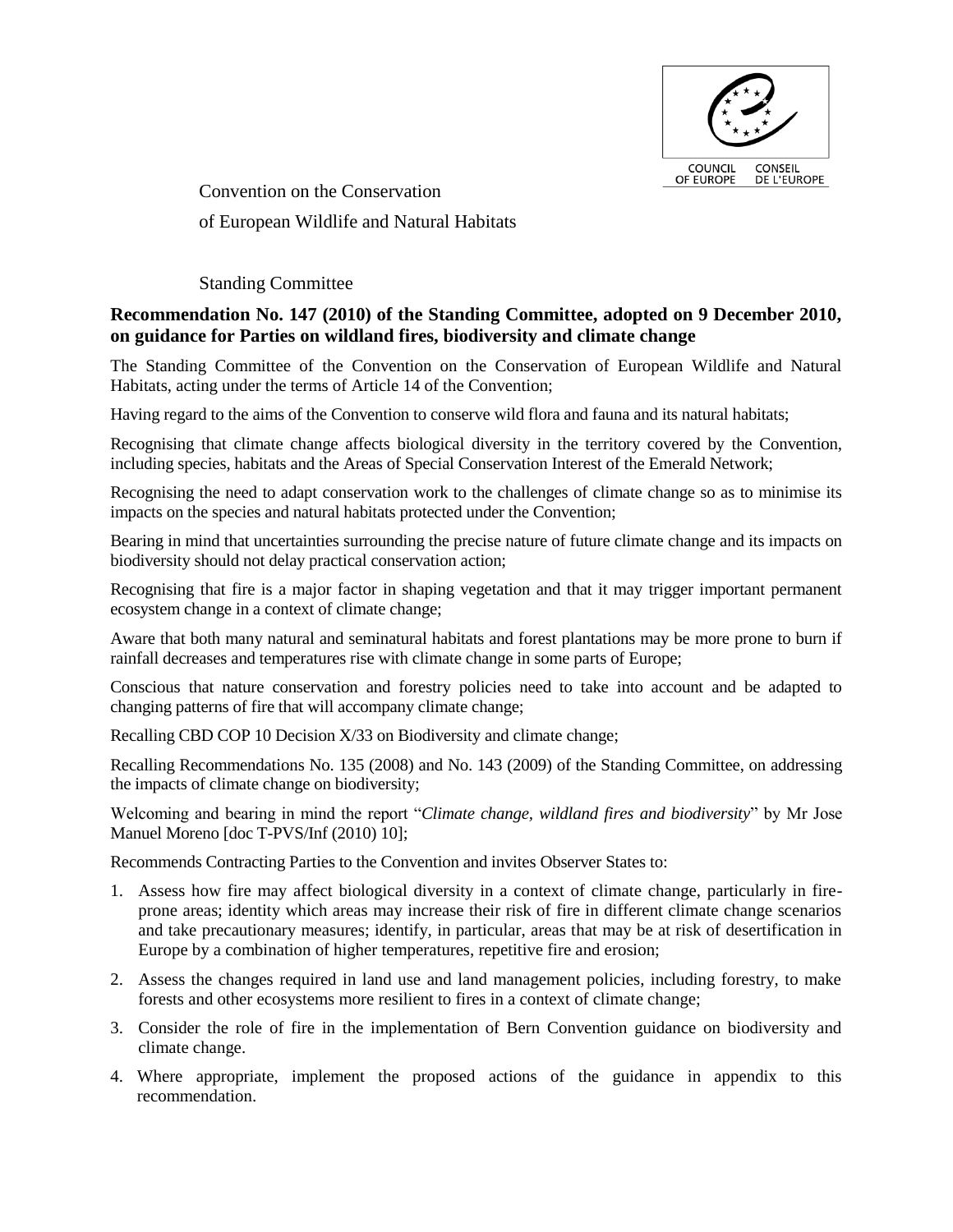# **APPENDIX**

### **GUIDANCE**

This guidance draws on the expert report commissioned by the Council of Europe and discussed by the Group of Experts on Biodiversity and Climate Change at its meeting in 2010.

Measures that may be considered as appropriate for addressing the impacts of climate change on biodiversity, for the purposes of the application of the Convention, are listed for consideration by Contracting Parties. These measures are offered as examples of action that may be taken by authorities at all levels of governance to address this issue. Other complementary measures may be identified by governments as equally appropriate to their particular circumstances and concerns. Notwithstanding these adaptation measures, there is an urgent need for climate change mitigation actions at local, regional, country and global levels. Effective mitigation is crucial to contain climate change to levels within which we may have a reasonable chance of achieving effective adaptation. Although these recommendation focus on the adaptation to climate change, it is important to bear in mind that, on the one hand, climate change mitigation activities may be harmful to biodiversity and, on the other hand, the conservation and restoration of certain ecosystem types in particular forests and wetlands have to play an important role in the overall mitigation effort.

The effects of wildland fires on ecosystems and their biological communities are complex. The impacts of a changing climate on the species and habitats protected by the Bern Convention may differ widely, depending on the species and the interactions with other species and/or their habitats, as well as according to location. The effects that climate change mitigation and adaptation measures, taken in other sectors, can have on species and habitats should also be considered in order to avoid negative impacts.

### **Wildland fires, biological diversity and climate change**

Fire has a complex impact on ecosystems. It helps shape vegetation and it can be a major factor of plant communities change in a climate change context. Mediterranean ecosystems have evolved in a world with fire, so numerous plant traits can be associated to a long evolution with fire.

Fires do not burn the landscape at random, and tend to affect certain vegetation types more often than others, and occur at certain locations. Fires burn through natural protected areas as well. During the last three years, of all the area burned in the largest EU Mediterranean countries nearly 1/3 was part of the Natura 2000 network. Areas close to or at intermediate distance to roads or towns are the ones that burn most frequently. These elements of fire risk are important for conservation areas.

Although many ecosystems of Southern Europe and the Mediterranean can be considered to have evolved under fire, the current fire regime is different from what it might have been in the past. Changes in fire regime, such as increased frequency and severity of fires, threatens ecosystem stability and, in some areas, favours degradation loops that impedes the recovery of the vegetation towards more mature stages.

Postfire regeneration usually follows the autosuccessional pattern. Plants are able to withstand fires mainly by surviving the blaze and resprouting or by germinating from seeds that survive the fire as well and, in many instances, require heat-related stimuli to germinate. In a few years after fire the plant community resembles that before the burn. However, direct regeneration is not always warranted, especially if the climatic on soil conditions have changed. Furthermore, there are many emblematic species that do not regenerate well after fire.

It is not excluded that, with climate change, parts of Southern Europe and the Mediterranean become more arid and that many areas of Central and Northern Europe where fire does not affect at present large surfaces may see more frequent fires as temperatures rise and rainfall patterns change.

Difficult as it is to project future impacts of climate and other global changes on the vegetation and species composition of any system in the first type, much more difficult it is to do so in Southern Europe and the Mediterranean areas. Restoration has no easy models to use them as a reference, and many ideas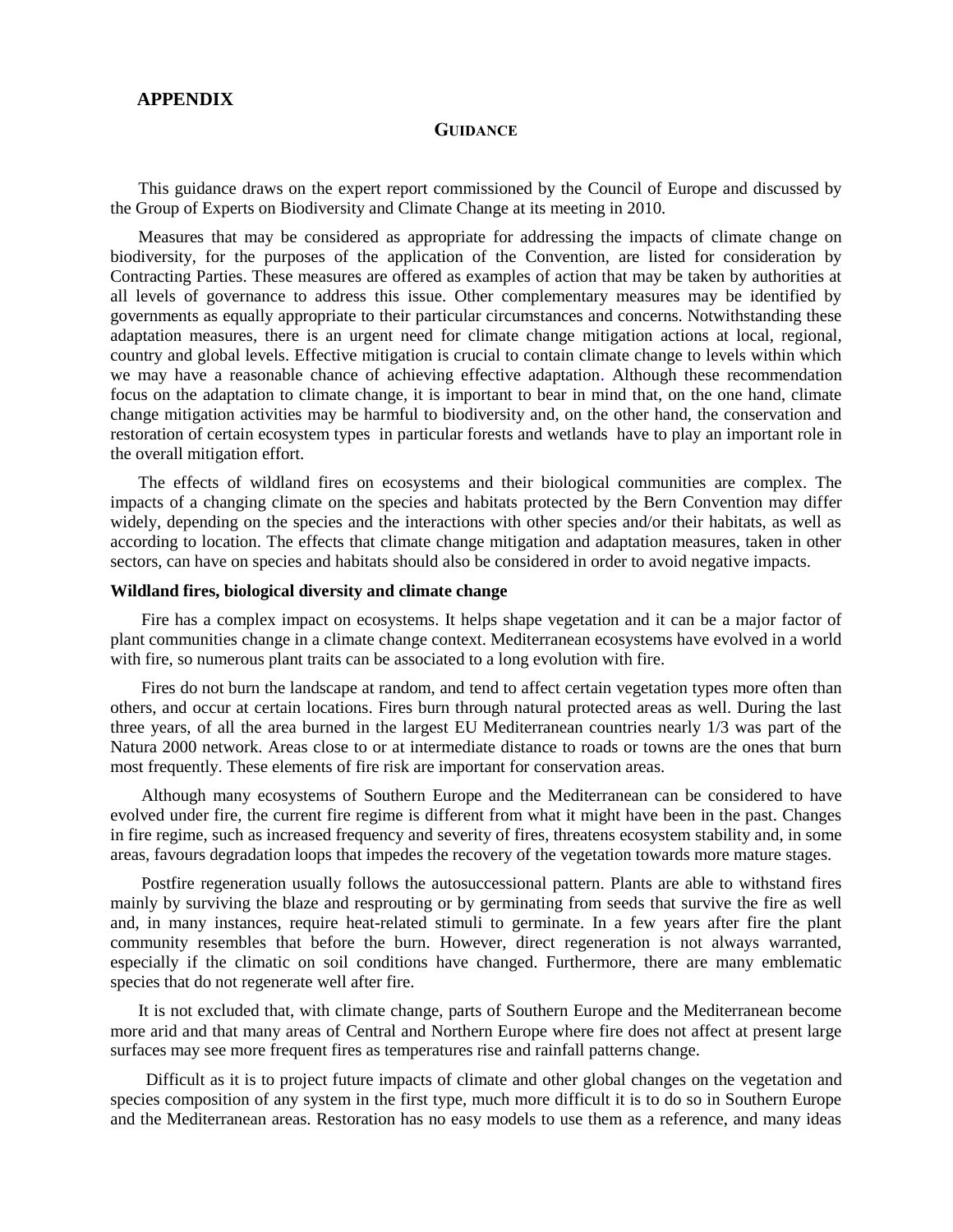need to be revisited at the light of new paleo-ecological evidence. Given the threats of changes in fire and other climate and global changes over the values at hand, not the least its distinct and rich biodiversity, the challenge of conserving these territories under the ongoing climate and land-use/land cover changes and other global changes is paramount.

#### **PROPOSED ACTIONS**

#### **1 Include the role of fire in conservation of species and habitats in fire prone areas**

Fires have been occurring, and will most certainly occur within many protected areas in southern Europe and in the landscape matrix that surrounds them. Fires are generally considered as a threat, and fire suppression is the dominant policy throughout SEM. There are enormous skills and capacities to fight fires. Yet, when they break out inside or around protected areas they will burn through them. But since the main/only policy is to fight them, provisions to understand how they directly or indirectly affect protected areas and species once burned are, for the most part, lacking. Until now, the ecological role of fire is ignored. Consequently, when they occur there is no contingency plan as to how the affected system will be impacted. Therefore, even without any climate change, biodiversity conservation plans need to consider how fires will affect species and habitats throughout the territory. Fire ecology is a must in all management and conservation plans, and strategies to incorporate this knowledge must be enacted.

### **2. Identify the role of natural fire or prescribed burning in conservation**

Some ecosystems and species depend on fire or can benefit from it. Identifying them might be critical since current policies will jeopardize their persistence. In these cases, plans for introducing fire, either by prescribed burning, or, when appropriate, with wild fires within acceptable conditions to avoid other risks must be made. Because the prevailing view is that fires are undesired, and the risks that entail managing fires is great, conservation plans in need of fire must be implemented with great care to avoid accidents that would stop the continuation of needed plans with the concourse of fire.

# **3. When drawing up conservation plans aimed at specific target species, consider how fire will affect them**

Species or groups of species are impacted by fire differently, depending of fire characteristics and other factors. In the case of protected areas whose objective is one or a group of particular species, the viability of their conservation in a context of fire needs to be specifically considered. Management plans that address the possible impacts of fire need to be species or group specific, since different species are likely to respond differently to fire.

#### **4. Assess the vulnerability of the protected areas network to fire**

Corridors and stepping stones are important elements for insuring population persistence and species migration, more so in view of the impending threats. These elements, however, may be subject to fire. When these components are formed by forest, fire can alter their functioning capacity for long. Since it is very likely that some of these more isolated elements are in areas with greater human influence, their susceptibility to fire and repeated fire might be rather great and needs to be quantified since its long-term persistence may be severely threatened. As with the rest of the protected areas, the impact of fire needs to be known in advance in order to better evaluate their capacity to continue playing their role. Robust network designs, capable of not succumbing to a single fire, are needed to allow these places continue playing their vital service.

### **5. Ensure, where urban developments and roads are near protected areas, that measures are taken to extreme fire vigilance**

Most fires are lit by people. Towns and roads are the main sources of ignitions. However, the probability of burning is still high at some intermediate distance to roads and towns since fire can travel long distances. Protected areas within these domains are at higher risk of fire than those further away. Urban developments into the wildlands and near protected areas can be a threat to these due to increase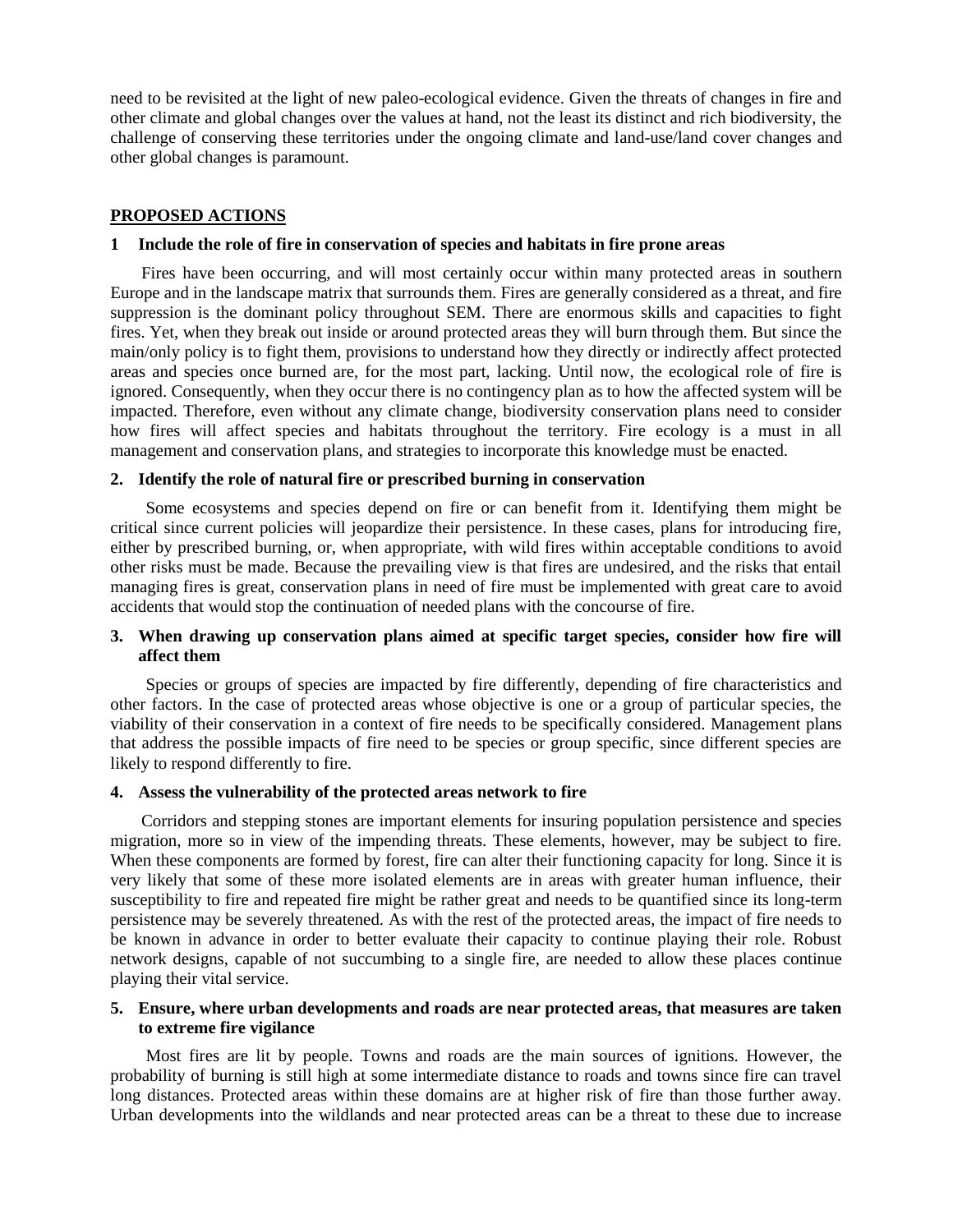ignition probability and subsequent fire. Also, the network of roads crossing protected areas, in addition to other perils, can clearly add risk. These two elements must be cautiously considered when declaring protected spaces and be particularly monitored during the time of high fire risk. Eventually, specific restrictions might have to be put in place to minimize risks. Risk mapping of protected spaces taking into consideration proximity to roads and towns is critically needed.

# **6. Identify synergies/conflicts between fire and conservation**

Fire fighting includes, among other, fire break lines or fire-break areas. These can provide open space and hence favour species persistence different to those in the preserved matrix, particularly when these are forest. The role of such areas and corridors as sources of rapid colonization after fire needs to be appraised. These areas can serve as colonization points but there are positive or negative elements (increasing potential for invasive species) that need to be fully considered. The advantages and disadvantages of these areas in the event of fire need to be taken into consideration.

# **7. Assess changes in the landscape matrix through fire**

Abandonment will continue in response to changes in socioeconomics and with climate change. Abandonment modifies the landscape matrix towards homogenization and that can threatened the persistence of many species. Fires can open up space and introduce large changes in the landscape matrix. Not all organisms will be equally affected but such changes in the landscape structure. Some, through the openings made by fire, will be favoured. Others will be negatively affected. Conservation plans must therefore contemplate the landscape scale changes that are introduced by fire.

#### **8. Assess future risks**

Changes in fire frequency, intensity/severity, size and season must be specifically contemplated for conservation areas under scenarios of climate and land-use/land cover change. This must be done for current areas with fires and for those in which fires were not present but that are likely to occur due to the changes in climatic conditions and other factors. Each of the parameters that define the fire regime can differentially affect the various species. Changes in fire season, particularly when migrant species are concerned, need to be cautiously considered. Consequently, the impact of each of them needs to be assessed in general or for the particular species or group of species that are of interest.

# **9. Assess how drought and other stresses may increase fire risks when drawing management plans for biodiversity**

Conservation scenarios that include fire must take into consideration the level of stress being endured by the various species since, little by little, they will inhabit areas that are more stressful for them due to changes in climate among other stressors. The capacity of particular species or groups to respond to fire under such circumstances and to changes in fire regime needs to be appraised. As fires might occur under extreme conditions not seen until now (drought being the most relevant) this type of interactions need to be fully taken into consideration in future management plans for biodiversity conservation. Additional stresses due to more frequent and intense heat waves, particularly in the open habitats of the first years of regeneration after fire, must also be known.

### **10. Include worst case scenarios in conservation plans**

Although the great majority of fires are of small size, some of then can attain very large sizes, in the order of thousands of hectares. In Spain, the maximum size of any fire recorded is around 30.000 ha, and the maximum length is 45 km (Moreno et al. 1998). The potential for one fire to spread over a whole protected area at once is not negligible. Smaller and homogeneous areas in a matrix of high fire risk are the most threatened. The prospect of increasing fire size under future conditions further adds to this. Consequently, worst case scenarios that include burning a large portion or even the whole protected area when these do not exceed several thousands of hectares needs to be contemplated. The role of buffer zones in this context needs to be equally appraised.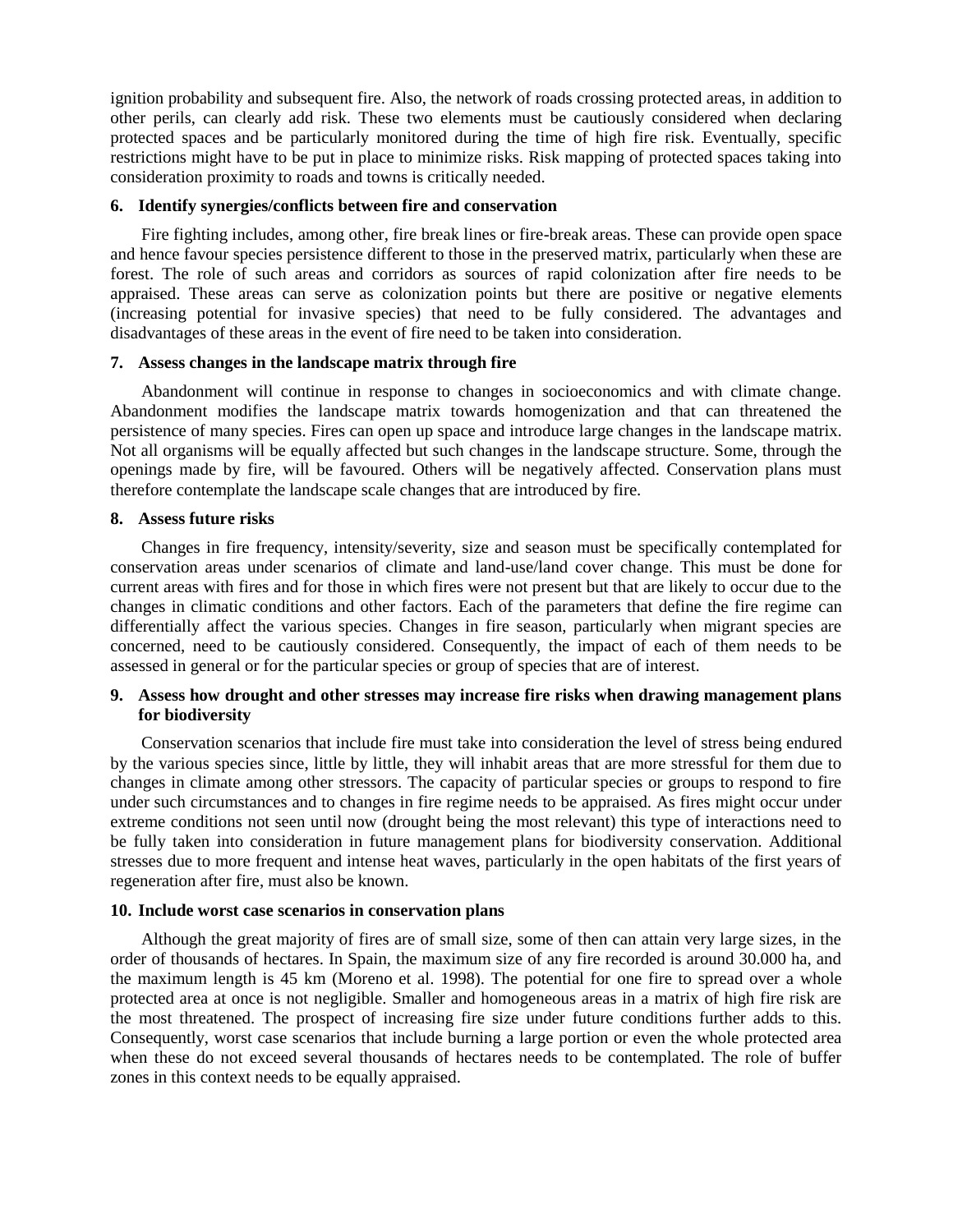#### **11. Examine how fires may bring opportunities to accommodate species to the new climate**

Fires, by opening new space, and by having reduced competition among organisms in the early phases can open new space for species to move upwards or northwards in search of suitable climate. But this can also be used for invaders. Differentiating the new colonizers that are now attuned to the new conditions from those invading is important. Identifying the potential for fire to act as stepping stones must also be considered.

### **12. Identify species at greater risk**

Species of late successional stages, thus requiring longer time to colonize burned areas, are probably the ones at greater risk in scenarios of increased fire frequency. Moister sites should regenerate quicker than more xeric sites, but their rate of recovery will be delayed with the onset of reduced precipitations under future climate for large parts of SEM. Consequently, their recovery period will be extended and the probability of burning again in earlier stages of regeneration indicates that species proper of mature successional stages might suffer. Studies should emphasize determining which groups of species enter at which state of the postfire succession and on the time needed for their recovery.

### **13. Identify which species may never recover after fire**

Among those species most likely to suffer from fire are those of reduced distribution that are linked to particular systems that are fire sensitive. That is, those that do not regenerate after fire. A fire, particularly a large one, can severe these populations for long, making its recovery difficult. Identification of bottlenecks and deadly-traps among organisms and their systems in the event of fire is critical for those species that may be most threatened.

# **14. Promote research in the ecological links between species that may suffer a mismatch by the combination of fire and climate change**

Climate change is producing mismatches among species (in pollination, in dispersal). Furthermore, fire con contribute to alter them. Identifying mismatches that are enhanced by the combination of fire and climate change might be of relevance for the maintenance of species that may already be in danger.

#### **15. Examine risk of fire in possible changes in the protected area network**

With climate change, the size of the protected areas will have to be increased to achieve the same conservation objectives. Until now, fire has not been taken into consideration in the design of the network of protected areas. Yet, its effectiveness can vary. Consequently, future modifications must consider how fire would affect its effectiveness. Since it is likely that the protected areas of the current network are those in a better state of conservation, which, presumably, are those further away from human influence, it is likely that new additions will be closer to human habitations, thence with higher risk of fire. Risk of fire must be included at the time of modifying the network of protected areas.

#### **16. Improve awareness on the ecological role of fire**

Fire is commonly seen as something negative, but it can play a dual role in the conservation of biodiversity. Fire, for the most part, hardly receives any attention in education, even in university programs, or not as much as its relevance demands. Every effort must be done to form and inform the general public and students at all levels about the role of fire in ecosystems and biodiversity conservation.

# **17. Promote research in how wildland fires affect biodiversity in a context of climate change**

Knowledge on how fire affects the various groups of organisms across gradients is still a must. Long term observation sites, where the main groups of are studied jointly should be established.

Large fires, particularly large fires episodes, are laboratories that should be explored in depth for their role on biodiversity. Since many of these fires occur along gradients, these are opportunities that should not go by unexplored.

Maps with fire history are now possible for the last decades. These offer opportunities to study the impact of repeated fires on biodiversity across groups and across landscapes.